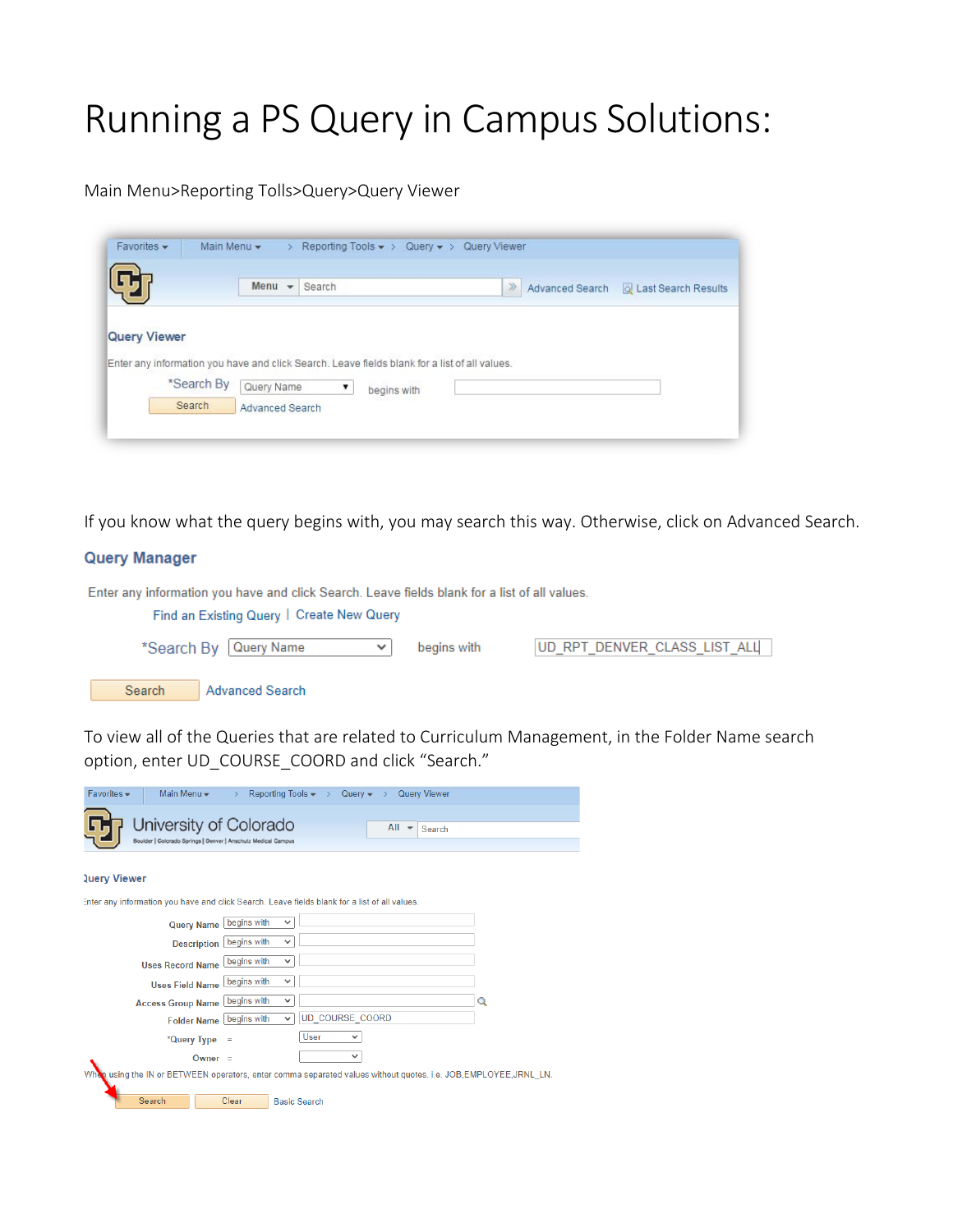From here, you will see all of the queries that Course Coordinators have access to run. If there are queries you will be running frequently, you can save these as a "Favorite" by clicking the Favorite hyperlink in the right hand column.

| <b>Personalize   Find   View All   스키   展</b><br>First <b>1</b> of 1 D Last<br>Querv |                          |  |                                     |             |           |                      |                                       |                                   |                            |
|--------------------------------------------------------------------------------------|--------------------------|--|-------------------------------------|-------------|-----------|----------------------|---------------------------------------|-----------------------------------|----------------------------|
| <b>Query Name</b>                                                                    | <b>Description</b>       |  | Owner Folder                        | <b>HTMI</b> | Excel XML | Run to Run to Run to | Schedule                              | <b>Definitional References</b>    | Add to<br><b>Favorites</b> |
| <b>CUDEN CLASS LIST</b>                                                              | <b>Class List Report</b> |  | Private KAITLYN OTTO HTML Excel XML |             |           |                      | Schedule                              | Lookup References                 | Favorite                   |
| $\blacktriangledown$ My Favorite Queries                                             |                          |  |                                     |             |           |                      | Personalize   Find   2    <br>Dun Dun | First 1-24 of 24 Add to Favorites |                            |

To run, click on "Excel." A new window/tab will open. Fill in the prompts and click "View Results."

| Personalize   Find   View All   2  <br>First $\circledast$ 1 of 1 $\circledast$ Last<br>Querv |                          |              |                                     |             |           |                      |                                     |                                |                                   |
|-----------------------------------------------------------------------------------------------|--------------------------|--------------|-------------------------------------|-------------|-----------|----------------------|-------------------------------------|--------------------------------|-----------------------------------|
| <b>Query Name</b>                                                                             | <b>Description</b>       | Owner Folder |                                     | <b>HTMI</b> | Excel XML | Run to Run to Run to | Schedule                            | <b>Definitional References</b> | Add to<br><b>Favorites</b>        |
| <b>CUDEN CLASS LIST</b>                                                                       | <b>Class List Report</b> |              | Private KAITLYN OTTO HTML Excel XML |             |           |                      | Schedule                            | Lookup References              | Favorite                          |
| $\blacktriangledown$ My Favorite Queries                                                      |                          |              |                                     |             |           |                      | Personalize   Find   2  <br>Dun Dun |                                | First 1-24 of 24 Add to Favorites |

## UD\_RPT\_DENVER\_CLASS\_LIST\_ALL - CUDEN class list by term

|                                  | Institution CUDEN Q |  |
|----------------------------------|---------------------|--|
|                                  | Term 2227<br>Q      |  |
| Acad Group (optional)   BUSN     |                     |  |
| Subject (optional)               |                     |  |
| Class Status (optional)   Active |                     |  |
| Session Code (optional)          |                     |  |
| Facility ID (optional)           |                     |  |
| <b>View Results</b>              |                     |  |

When the report is ready, it will appear at the bottom of the screen. It will also automatically save to your "Downloads" folder.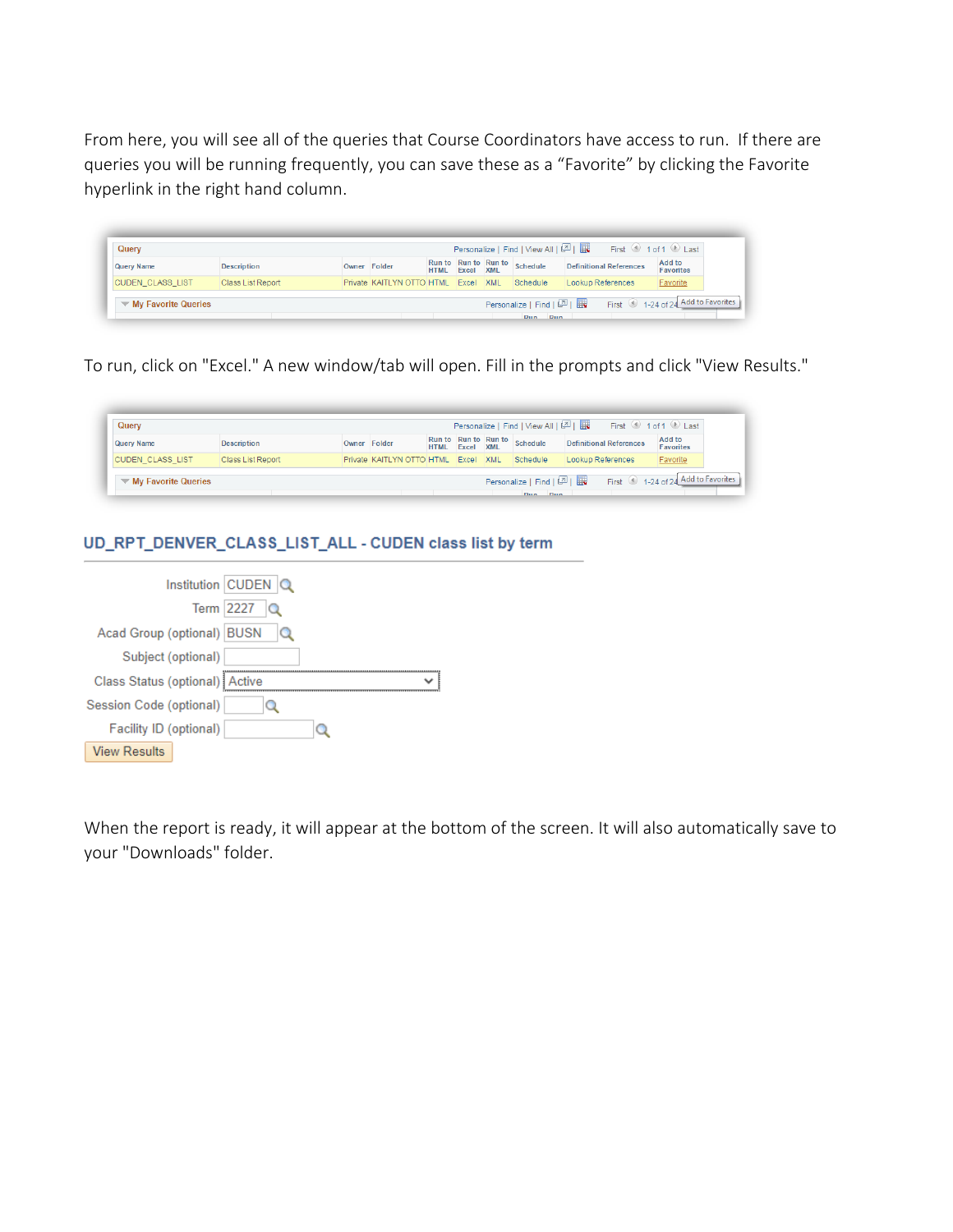## UD\_RPT\_DENVER\_CLASS\_LIST\_ALL - CUDEN class list by term

|  |                     |                         |                                | Institution CUDEN Q |                                |            |              |                    |                                     |                              |                                              |                                      |                   |             |
|--|---------------------|-------------------------|--------------------------------|---------------------|--------------------------------|------------|--------------|--------------------|-------------------------------------|------------------------------|----------------------------------------------|--------------------------------------|-------------------|-------------|
|  |                     |                         |                                | Term $2227$ $Q$     |                                |            |              |                    |                                     |                              |                                              |                                      |                   |             |
|  |                     |                         | Acad Group (optional) BUSN     |                     |                                |            |              |                    |                                     |                              |                                              |                                      |                   |             |
|  |                     | Subject (optional)      |                                |                     |                                |            |              |                    |                                     |                              |                                              |                                      |                   |             |
|  |                     |                         | Class Status (optional) Active |                     |                                |            | $\checkmark$ |                    |                                     |                              |                                              |                                      |                   |             |
|  |                     | Session Code (optional) |                                |                     |                                |            |              |                    |                                     |                              |                                              |                                      |                   |             |
|  |                     | Facility ID (optional)  |                                |                     |                                |            |              |                    |                                     |                              |                                              |                                      |                   |             |
|  | <b>View Results</b> |                         |                                |                     |                                |            |              |                    |                                     |                              |                                              |                                      |                   |             |
|  |                     | <b>Row Term Career</b>  | Acad<br>Group                  |                     | <b>Subject Catalog Section</b> | <b>Nbr</b> |              | Class Mode Session | <b>Class</b><br>Sch<br><b>Print</b> | <b>Stdnt Pat</b><br>Spec Nbr | <b>Class Class</b><br>Start End<br>Date Date | Mtg Mtg<br>Pat<br>Start<br>Date Date | Pat<br><b>Fnd</b> | Mtg<br>Ptrr |

 $\left\langle \cdot \right\rangle$ 

List of current public queries as of 5/20/21. For more information, please refer to the accompanying spreadsheet.

Important note: When searching for a query by name, there cannot be any spaces. Sometime when copying/pasting from the Excel Spreadsheet, spaces may occur. It is suggested to

- 1) type in the name of the query you are searching for instead of copy/paste
- 2) look in the Course Coordinator folder for your query
- 3) if you do copy/paste, double check there were no spaces added

| <b>Name of Query</b> | <b>Short Description in CU-SIS</b> |
|----------------------|------------------------------------|
|                      |                                    |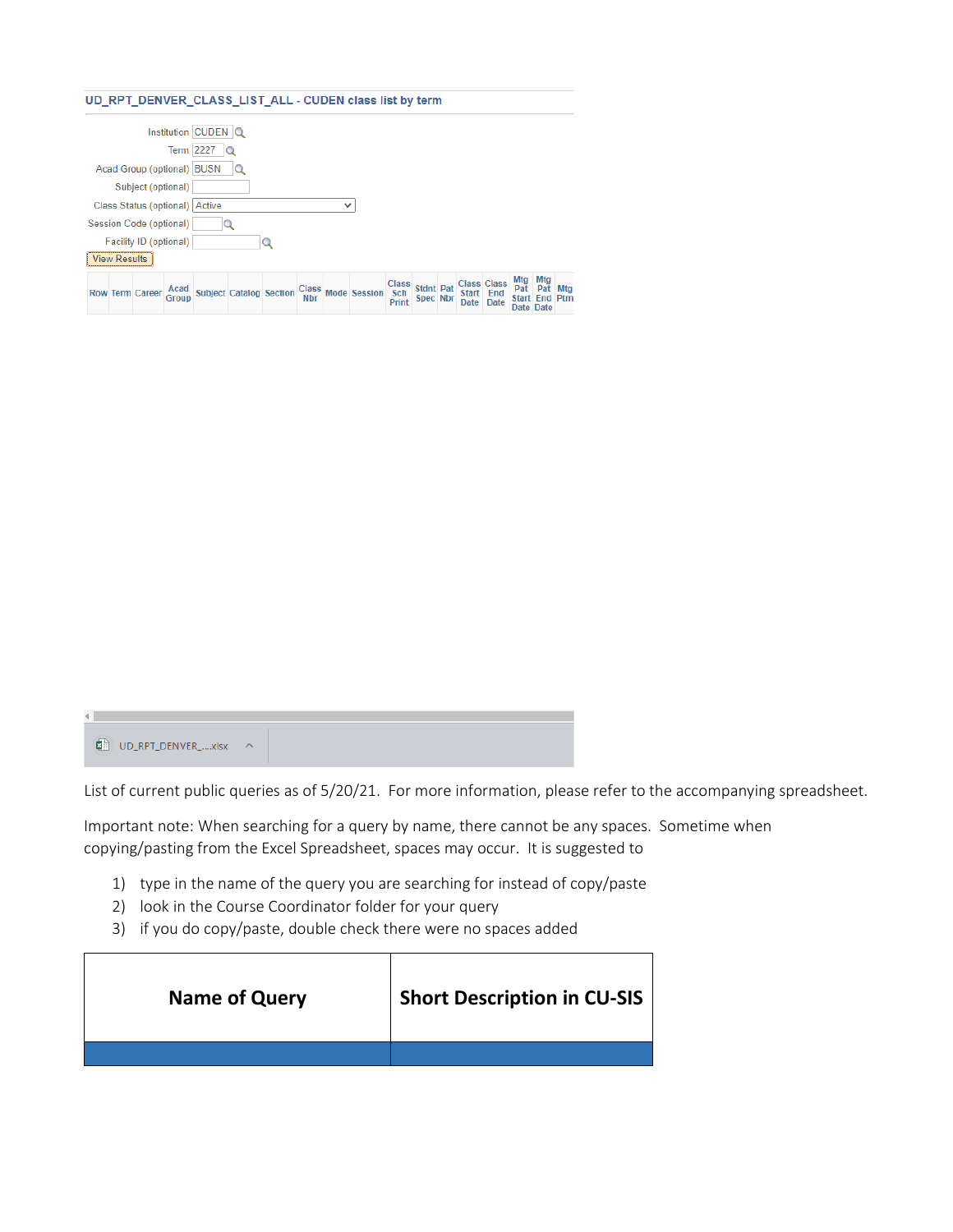| UD_RPT_ACTV_REQUIREMENT_GROUPS | REQUIREMENT GROUPS                    |
|--------------------------------|---------------------------------------|
| UD_RPT_CAMPUS_LOCATION_CODES   | <b>Class Location Codes</b>           |
| UD_RPT_CATALOG_COMPS_DETAIL    | <b>Course Inventory Components</b>    |
| UD_RPT_CATALOG_INVENTORY       | Course Inventory by Lst Eff Dt        |
| UD_RPT_CATALOG_INVENTORY_CRRNT | Course Inventory by CrrtEff Dt        |
| UD_RPT_CATALOG_INVENTORY_FUTRE | Course Inventory by FTR Eff Dt        |
| UD_RPT_CATALOG_INV_CRSLF_PREP  | Course Inventory Crsleaf prep         |
| UD_RPT_CLASS_COMB_PRCNT_ENRLD  | CUDEN combsec percent enrl trm        |
| UD_RPT_CLASS_LIST_DYNAMIC_DATE | View Dynamic Dates by Term            |
| UD_RPT_CLASS_LIST_PRIORITY     |                                       |
| UD_RPT_CLASS_LIST_ROOMED_CAP   | Rq room cap vs actual room cap        |
| UD_RPT_CLASS_PERCENT_ENRLD     | <b>CUDEN Classes percent enrl trm</b> |